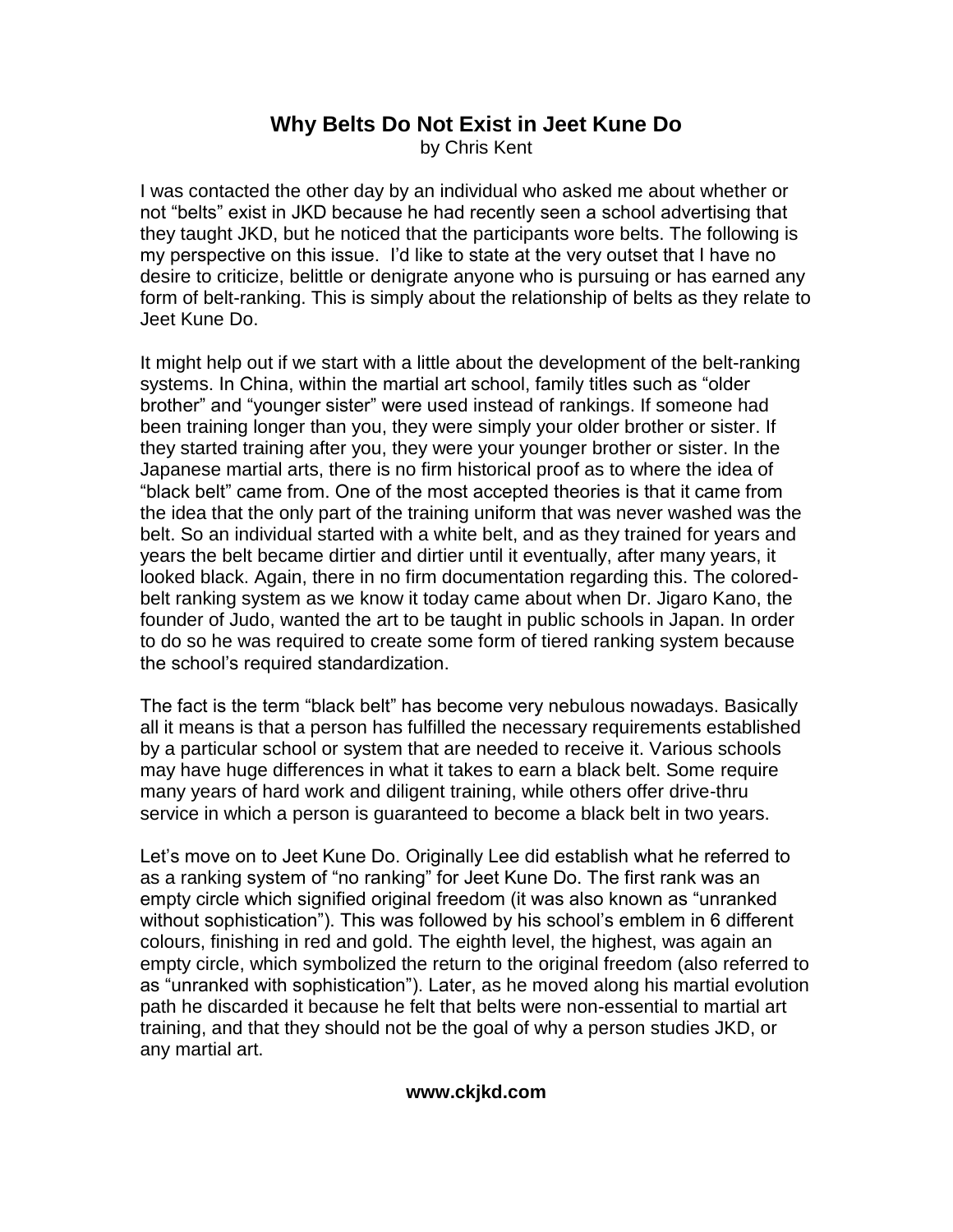Lee believed that the motivation for meaningful improvement lies within the will of each individual as opposed to chasing after external accessories such as colored belts**.** In many cases, the "chasing after" the next belt or stripe often becomes more important to the student than the self-knowledge and personal growth they acquire through training. (Supposedly this ranking system was going to be reestablished by Taky Kimura and Dan Inosanto, however it never came about).

Many parents who want to enroll their child in martial art will say, "My child needs a belt." My response to them is, "Who says they do and why do they say it?" Some people will say such things as, "Students won't know what their level of achievement is without a belt. They won't know how far they've come." My reply is, "How far they've come in relation to what?" I tell them, "Look at your child. When they first started training they didn't know their right foot from their left. They were awkward, they couldn't move. Now they can move; they've developed grace and mobility; they can throw kicks from all angles, as well as hit with speed and power. That is not something they need to wear a belt around their waist in order to know. It's something they carry with them 24 hours a day, 7 days a week, because they "own it. Nobody can take it away from them."

Others say that without a belt system students will not know how far they have to go. Again, my question to them is, "How far in relation to what or where?" Jeet Kune Do training, as I have said before, is a process, not a product. There is no end-point. And as a teacher, one of my primary goals is to get students to literally "fall in love" with the process. In that way, even when they leave my school, they will have developed the attitude and skills that carry with them for the rest of their life.

Name one other athletic endeavor in which such forms of ranking are given. There are differing levels of expertise and sophistication in any sport. Does an individual receive different colored caps in baseball? What about different colored shorts in Soccer? Why then are they necessary in martial arts?

Teaching a training process without a belt system shocks many people because they tend or judge or label a person by the belt they wear. "Oh, he's only a green belt, so he only knows this or that." And, "If a person doesn't have a belt then they cannot be any good." These people have been entrained to think in such a way by the martial art industry, media, etc. I always like to remind such people that Bruce Lee never possessed a belt or sash. So therefore, does that mean that he wasn't any good or didn't know anything?

The bottom line is that belts are tradition-based and have nothing to do with reality. When it comes to martial art, you can either apply the technique in a combative situation if necessary, or you can't. It doesn't matter how many belts

## **www.ckjkd.com**